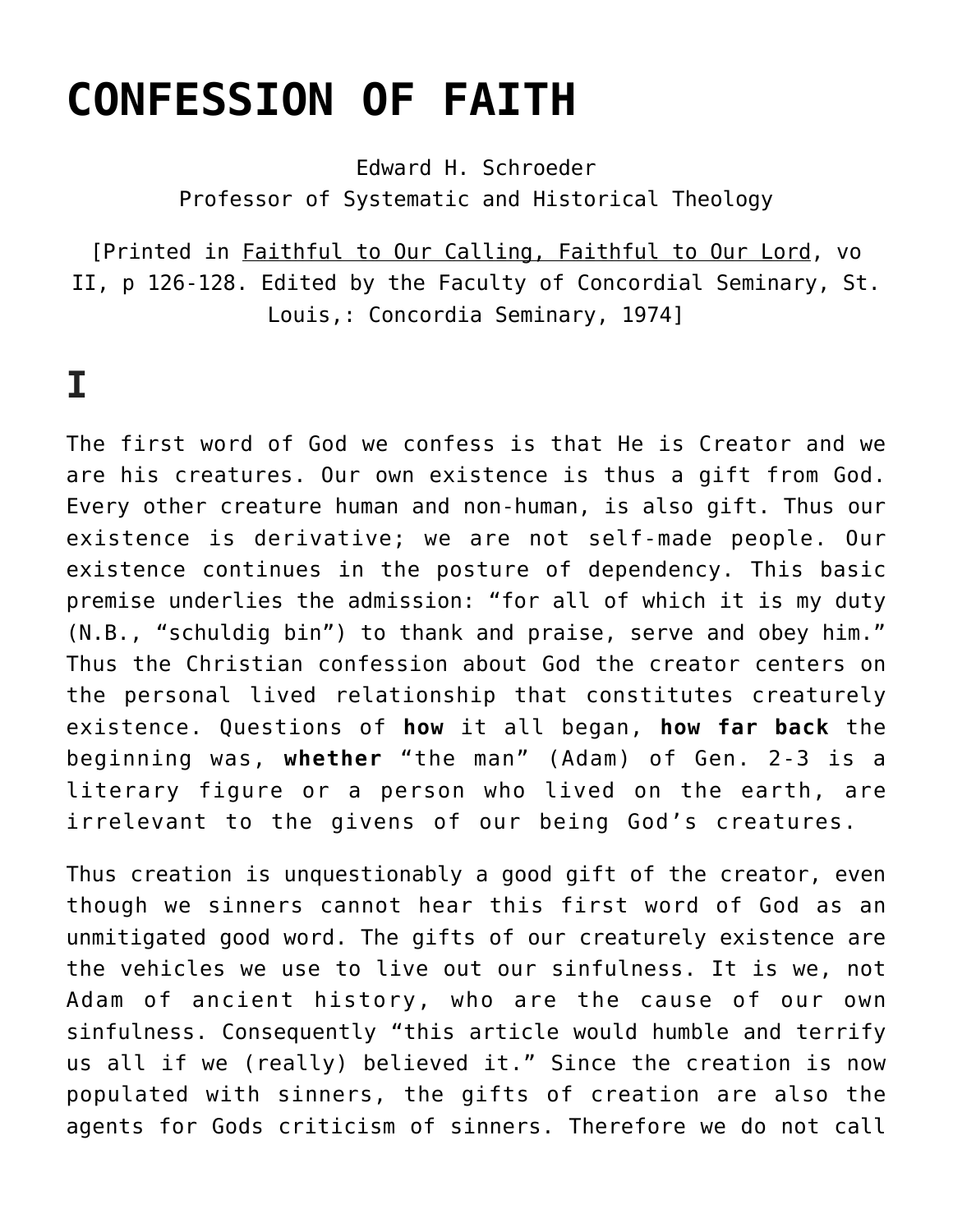God "Father," a term that confesses personal good relationship and positive loving care, merely on the basis of the ambiguous "first word" that God is our creator and we his creatures. We need the data of the second article, concerning the "onlybegotten son," before we can faith-fully confess the creator to be **our** Father.

## **II**

The second word of God we confess is Jesus Christ our Lord. He is God talking to us in person, keeping faith with ancient Israel in the promise he pledged to them, and also addressing us in our day with a surprisingly promising word: "Take heart, my child, your sin is forgiven." This is what makes him our Lord. He is our Savior, our rescuer, our sin-forgiver. He extricates us from the all-pervasive dilemma called sin, and does so by confronting and conquering the power (dynamis) of sin, which, as St. Paul says

(1 Cor. 15.56b) is the law. Jesus' death and resurrection silences the "bad news" which the "law of sin and death" constitutes for every sinner. Thus He in person is God's good word to sinners countermanding the law's "bad news" for them.

This word holds high promise for the future as well. In fact, "promise" is the very term frequently used in the Holy Scriptures for the surprising good news of God's forgiving sinners. Promise is this historical gift of forgiveness which is uniquely incarnate in Jesus, and which lies at the center of our confessing him to be Son of God, Christ, Lord, and Savior. The future for sinners is bleak apart from Christ, precisely because of the continuing operation of God's "incarnate" criticism and killing of sinners (Deut. 32:39, John 3.36). The graveyards of the world are evidence of how "down to earth" this action of God is. But just because of that overwhelming evidence of the "law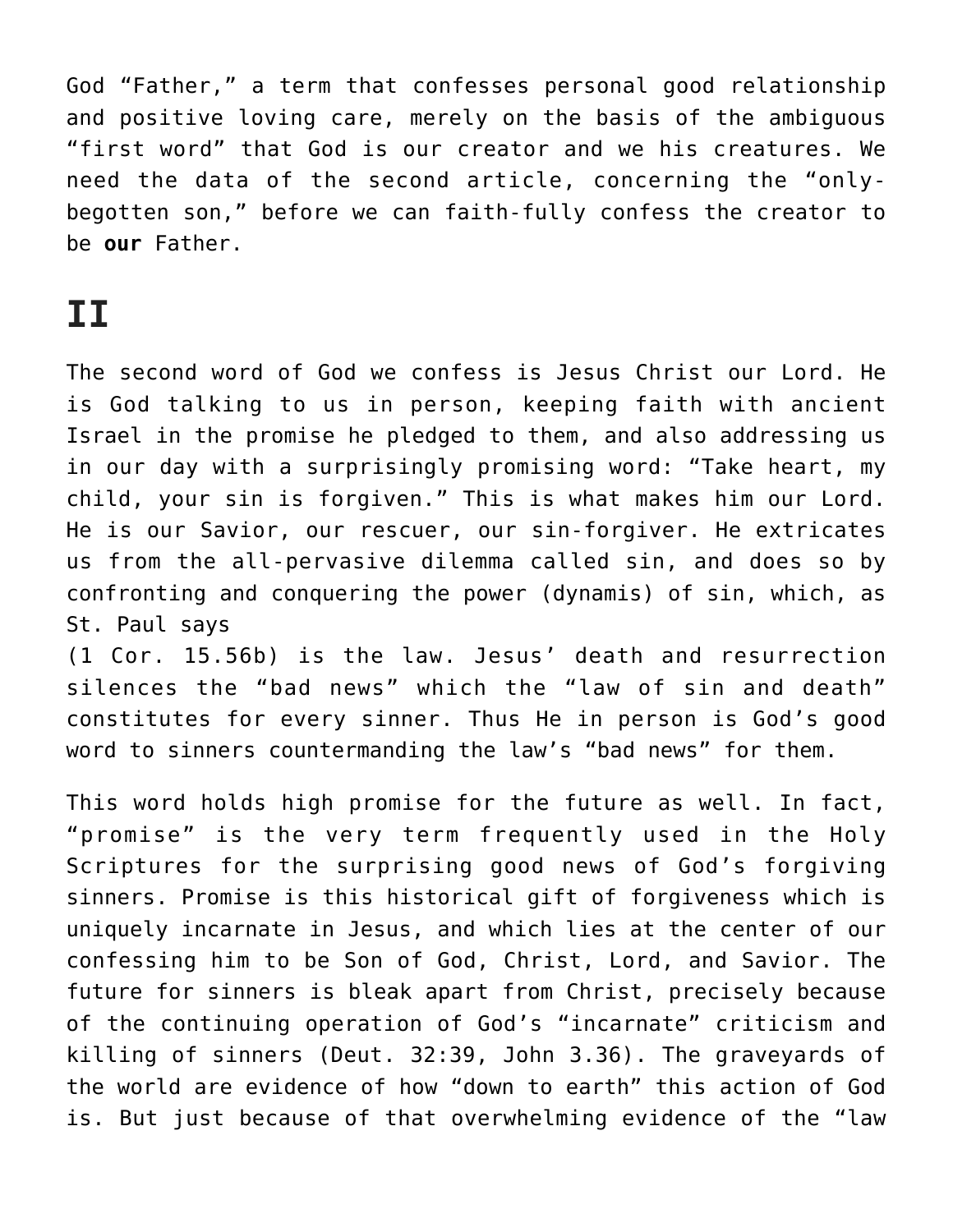of sin and death," the work and word of Christ is such a happy surprise. It bodes well for our lives now, and even better for the future.

Our confidence that He is our Lord and Savior is grounded in the concrete historical events wherein he achieved this Lordship over us sinners by lording it over the law of sin and death. These biographical data include the entire path from the Virgin's womb to Calvary and empty tomb, and even beyond that to His ascension and coming again. We cling to this promissory word in the face of considerable evidence to the contrary in our own lived experience. Our faith in Christ's promise does not go unchallenged—by our own old Adam, by the manifold voices of the tempter, by God's own law as it continues to carry out its verdict in our daily lives. Thus our redemption, Christ's lordship in our individual biographies, is "not yet" complete. In trusting his promise we trust that he will prove himself to be our Lord yet in the future by resurrecting us from our own sinner's death (1 Cor. 15).

## **III**

We also confess the Holy Ghost, the holy Christian church, etc. The chief work of the Spirit is to get sinners connected to the Lord Jesus and keep them connected. The church herself, the preaching and sacraments of her ministry, and the Scriptures are vehicles whereby the Spirit carries on this work. The church in her concrete life on the earth is herself an object of faith—we believe that sinners calling Christ Lord are indeed His holy people even though the evidence to the contrary may seem overpowering. Thus the "forgiveness of sins" is expressly confessed in this article to keep the eye focused on the one thing needful for the church to exist at all. The church becomes apostate only when she moves away from this one base which is